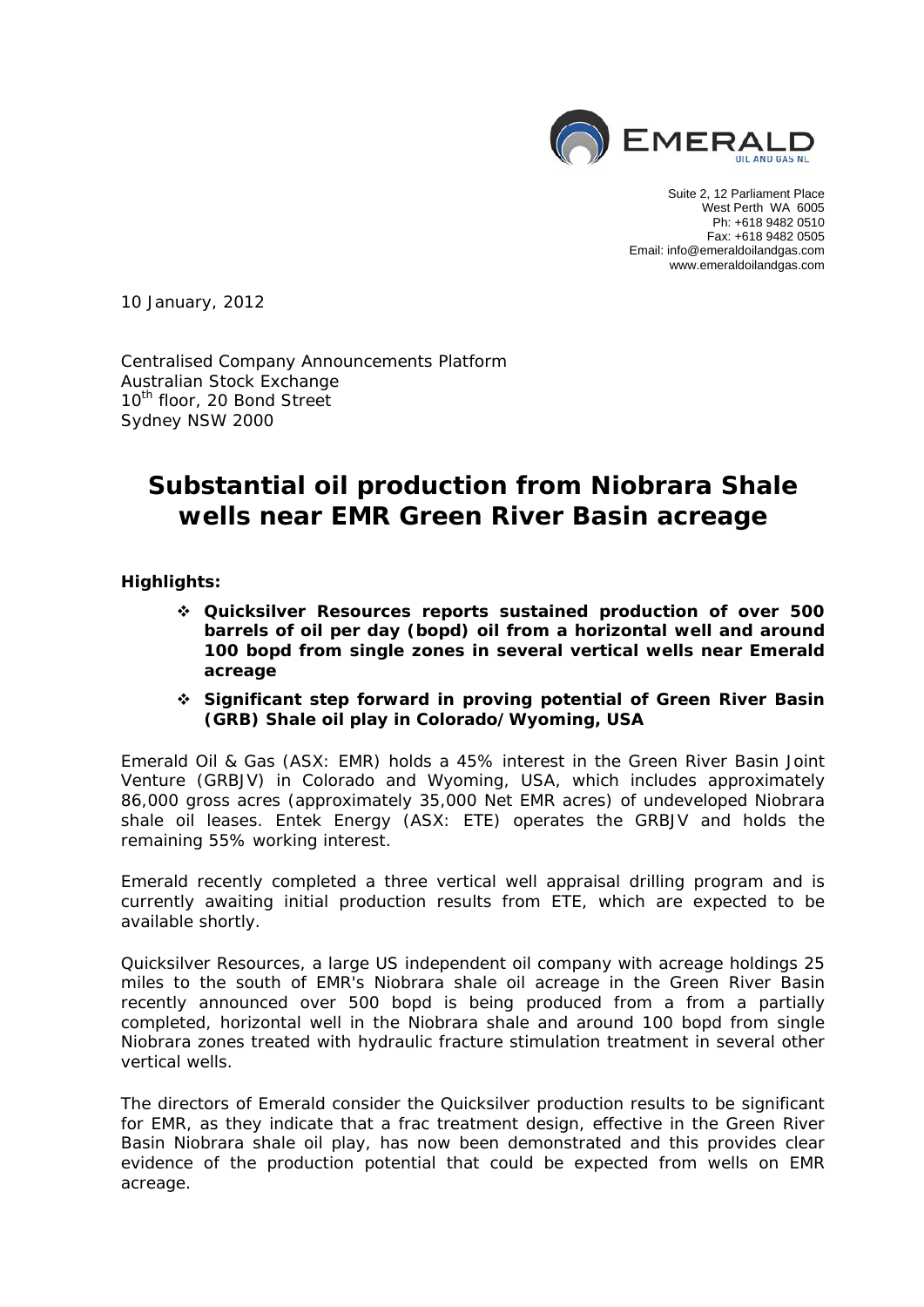Emerald's Managing Director, Mike Krzus, said "The key characteristics of the Niobrara shale are continuous over the area covering both Quicksilver's and Emerald's acreage holdings and this makes us confident that similar production performance can be expected from wells on our acreage once horizontal drilling and similar frac treatments are applied."

# Emerald Appraisal Drilling Program

A three well appraisal drilling program that commenced last July was successfully concluded at the beginning of December. The wells were designed to identify the most prospective zones to target for future wells and to gather the detailed technical information necessary to design and execute effective fracture stimulation treatments in oil production wells in the 2012 GRBJV drilling program.

The Company considers the successful execution of the appraisal program a significant milestone and commends the professional operational performance of Entek's Denver based team which delivered the program on budget in a challenging operational environment. The appraisal drilling program yielded a large amount of valuable technical information which will be used for planning future wells.



As previously reported, the wells intersected multiple, intensely fractured zones above, below and within four prospective oil pay zones or "benches" in the Niobrara shale. The entire Niobrara shale section and large shale sections above and below the Niobrara are oil charged.

Many more prospective pay zones requiring separate frac treatments were encountered than originally anticipated. Time constraints due to wildlife stipulations permitted only 5 small fracs of various designs to be conducted in the lowermost section of the wells. The remaining  $20<sup>+</sup>$  prospective individual zones in the wells were perforated and treated with small crude oil breakdown treatments before operations shut down for the season.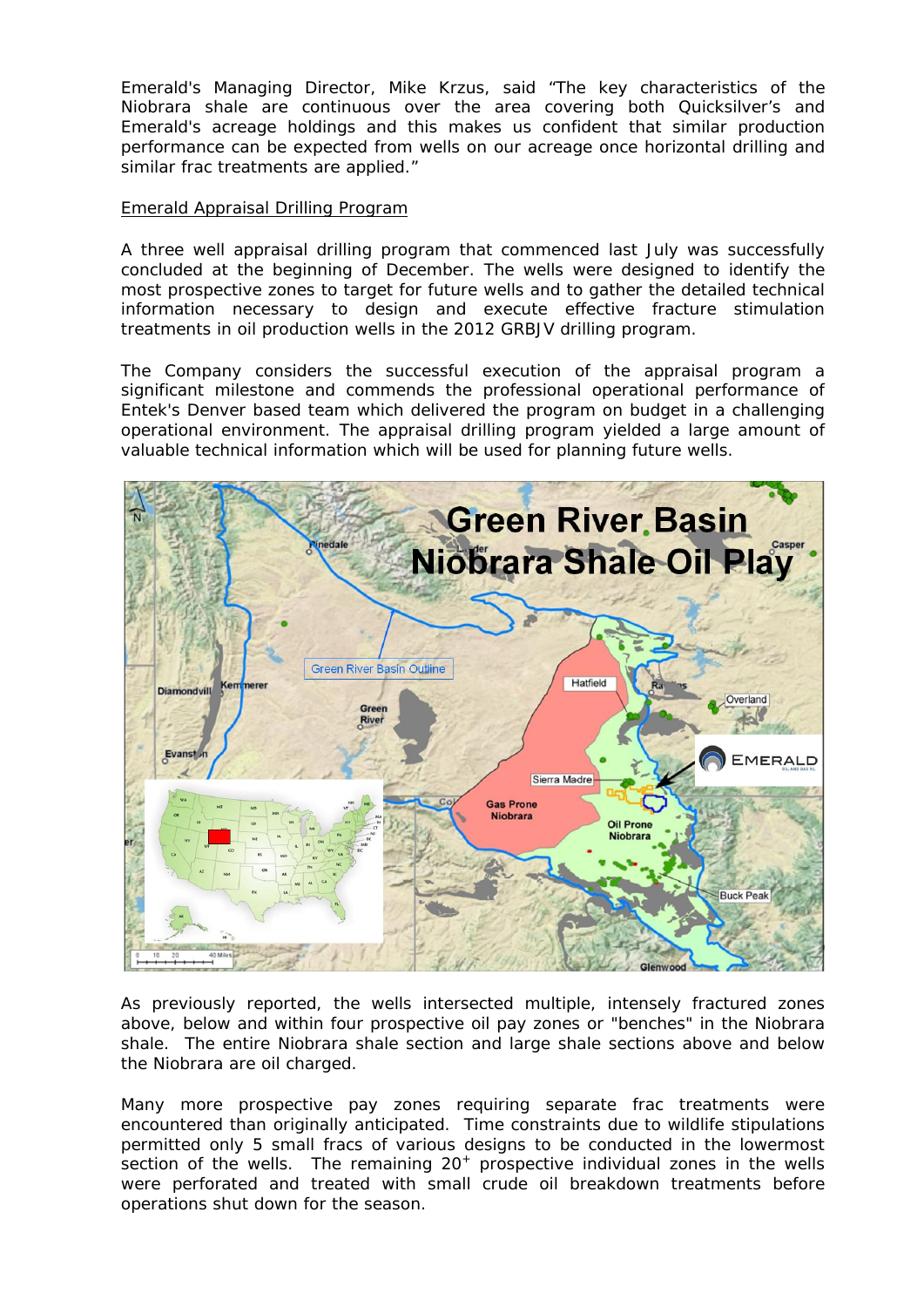Pumps were installed on all 3 wells and production start-up operations have been underway through December, with all completed zones in each well producing comingled, as planned.

Advice is awaited from the Operator on initial production rates. High production rates similar to Quicksilver's results are not expected, as the wells were designed to optimally acquire technical information for the 2012 drilling program rather than as oil producers and the most prospective zones in the wells have not yet been effectively stimulated with hydraulic fracture treatments. Initial production information will be provided as it becomes available.

The  $20^+$  unfracced zones include the most prospective Niobrara benches, as identified from log data. Several of these benches correlate with productive Niobrara zones in the area. These zones will now be selectively treated during the 2012 operating season, with frac designs based on the best information available from 2011 drilling activity in the area. Some of the zones may be drilled out with horizontal laterals prior to fraccing.

# **Quicksilver Well Results**

Several operators including Quicksilver are also conducting Niobrara appraisal drilling programs in the Green River Basin and are experimenting with various well design and completion techniques to prove the potential of the GRB Niobrara shale oil play.



Quicksilver recently completed a drilling program consisting of 6 vertical wells and 1 horizontal well in an area approximately 30 miles to the South of EMR's acreage.

Recently announced initial production results from their Niobrara shale drilling program includes over 500 bopd from their horizontal well and around 100 bopd from single, fracced, Niobrara zones in their vertical wells.

Only about half of the 3000 ft horizontal lateral currently producing 500 bopd was able to be fracced before operations were shut down due to wildlife stipulations. This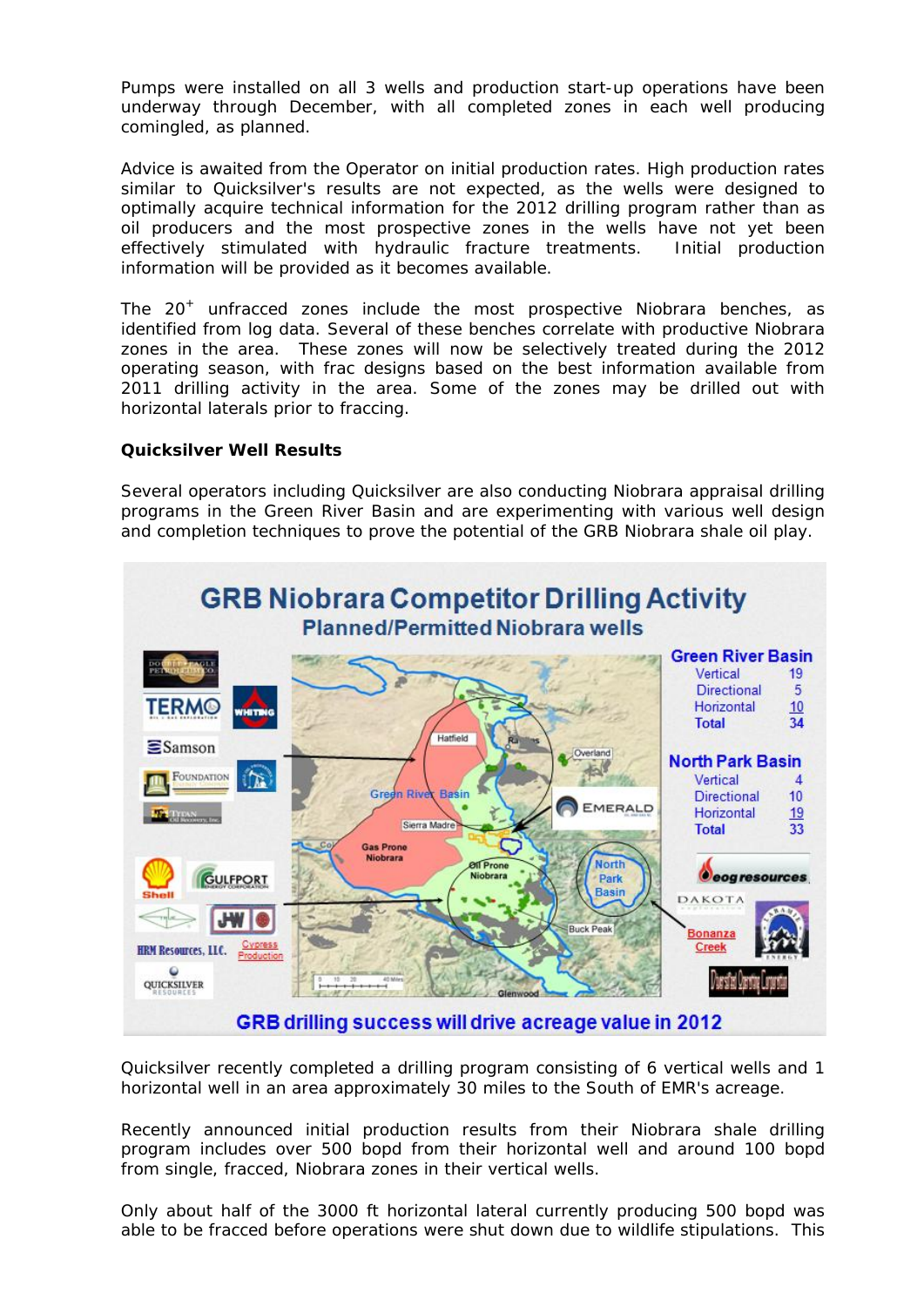suggests the well should be capable of significantly higher oil rates once the rest of the well is fracced. Further, the 3000 ft lateral was drilled as a horizontal test well to assess frac treatments and production potential. Shale oil development wells are typically more than twice that length, with corresponding production increases to be expected.

It is evident from the vertical and horizontal well production performance that Quicksilver has successfully designed and successfully executed one or more frac treatments capable of generating high oil production rates from the Niobrara Shale in the GRB. They are holding technical details of their frac treatments confidential, as is normal in the competitive environment surrounding an emerging shale play. However, as with all other US shale oil plays to date, technical details of the first successful frac treatment designs are expected to become known to the industry over the coming months and further technical refinements will be made to further improve their effectiveness as the play is progressively proved with more wells.

Directors believe the Quicksilver well results are extremely significant for EMR, as they affirm the production potential of EMR's acreage. Although it is premature to consider the GRB Niobrara Shale oil play proved on the basis of Quicksilver's well results, demonstration of an effective frac treatment for the GRB Niobrara and strong oil flows from their partially completed horizontal well is a major breakthrough in proving the Green River Basin Niobrara shale oil play. This provides clear evidence of the production potential that could be expected from wells on EMR acreage once similar frac treatments and horizontal drilling is applied.

This inference can be made with confidence, as the characteristics of the Niobrara shale are continuous over the area covering both Quicksilver's and EMR's acreage holdings. Key Niobrara Shale characteristics include the same multiple pay zones (benches), similar total Niobrara thickness, similar depths, confirmed continuous oil charge, evidence of extensive natural fracturing and demonstrated vertical well production performance from wells on and near EMR's acreage as shown below.

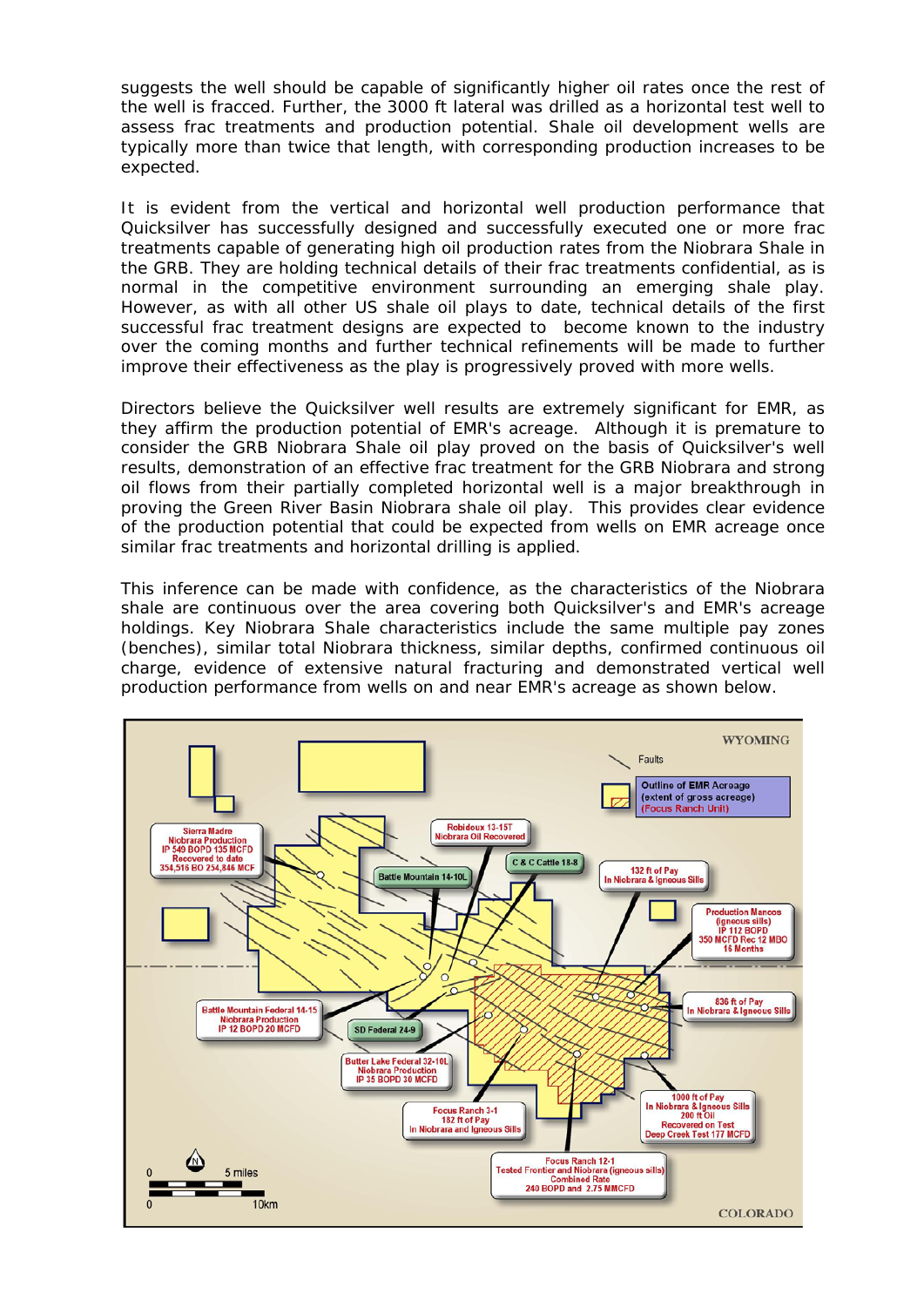# **Forward plans**

EMR and ETE now plan to conduct a detailed technical review of the results of the 2011 appraisal program in early February before finalising a 2012 GRBJV Work Program and Budget.

Significant activities under consideration for the 2012 GRBJV work program include:

- drilling a number of new wells (including both horizontal oil producers and vertical appraisal wells)
- re-entry of the 3 vertical wells drilled in 2011 and other existing wells to selectively treat unstimulated intervals and/or drill and frac horizontal laterals from these wells
- additional 2D and 3D seismic acquisition
- field production infrastructure expansion to accommodate the increasing oil and gas production anticipated from Niobrara drilling.

With some 86,000 gross acres now held by the GRBJV as a result of additional acreage acquisitions in 2011, the Company believes Contingent Resources in the order of 270 million barrels of oil and 275 Billion cubic feet of gas are potentially recoverable, based on the estimates contained in an independent resource study commissioned by Entek and announced 15 December 2010. These resource volumes would be increased further with the potential acquisition of an additional 28,000 gross lease acres (around 19,000 net acres) by the GRBJV, as announced by Entek on 22 December 2011.

For more information please contact:

**Emerald Oil & Gas NL** Tel: +618 9482 0510

**MIKE KRZUS** 

**Managing Director** 

*mkrzus@emeraldoilandgas.com* 

# **About Emerald Oil & Gas NL**

Emerald Oil & Gas NL (ASX: EMR, EMRO) was listed on the ASX in June 2006. Emerald Oil & Gas NL is a petroleum exploration and production company based in Perth, Australia. The Company holds interests in exploration and production operations in the USA (Colorado, Wyoming, Kentucky and Texas) and offshore Western Australia. Emerald's main focus is its large Green River Basin acreage holding over the Niobrara Continuous Shale Oil accumulation in Colorado and Wyoming. Emerald plans to use its position in the Green River Basin as a foundation on which to build a company focused on unconventional resource plays in the Rocky Mountain region.

*Statements regarding Emerald's plans with respect to its petroleum properties are forward-looking statements. There can be no assurance that Emerald's plans for development of its petroleum properties will proceed as currently expected. There can be no assurance that Emerald will be able to confirm the presence of additional petroleum deposits, that any discovery will prove to be economic or that an oil or gas field will successfully be developed on any of Emerald's petroleum properties.*